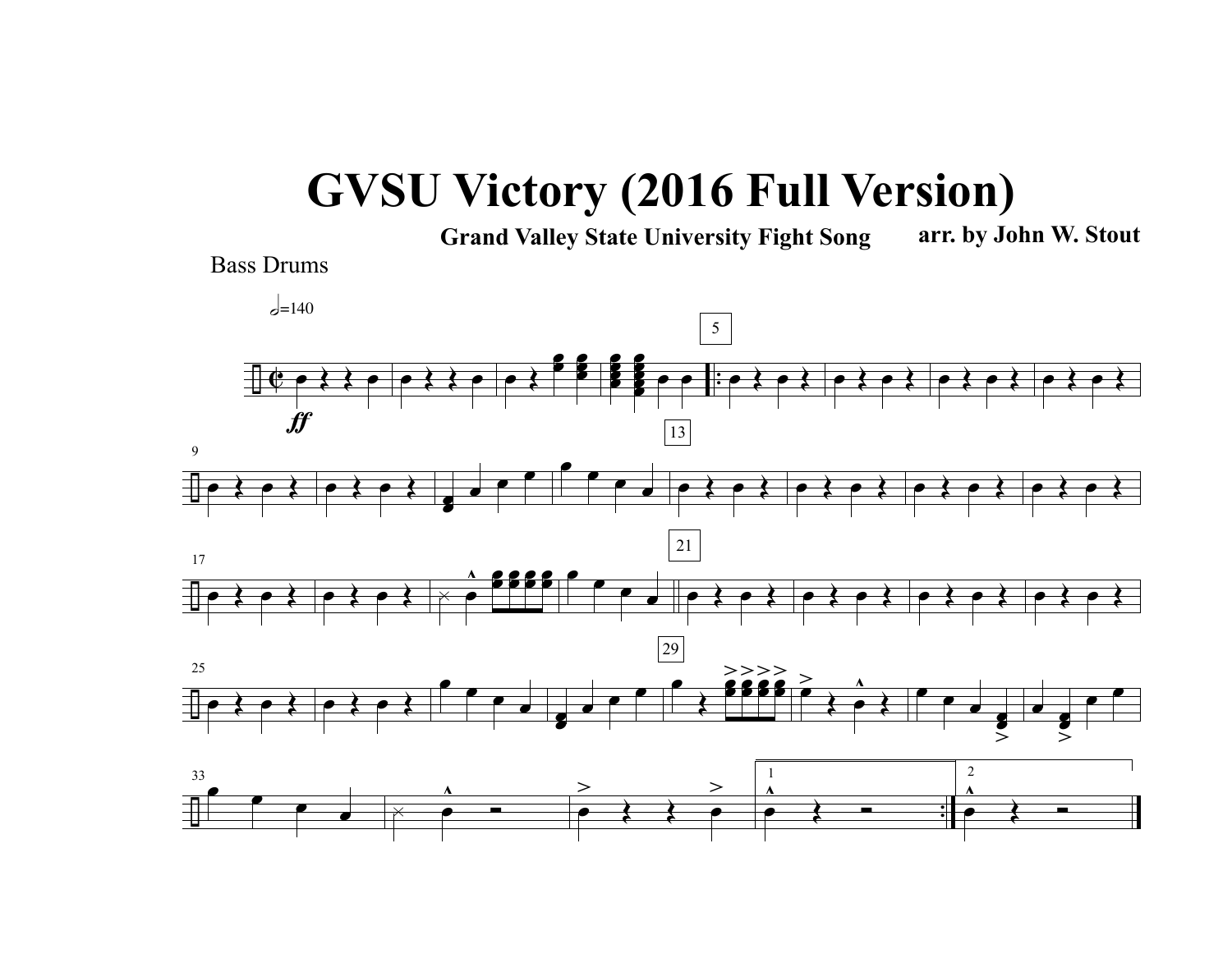**Bass Drums** 

## **Star Spangled Banner**

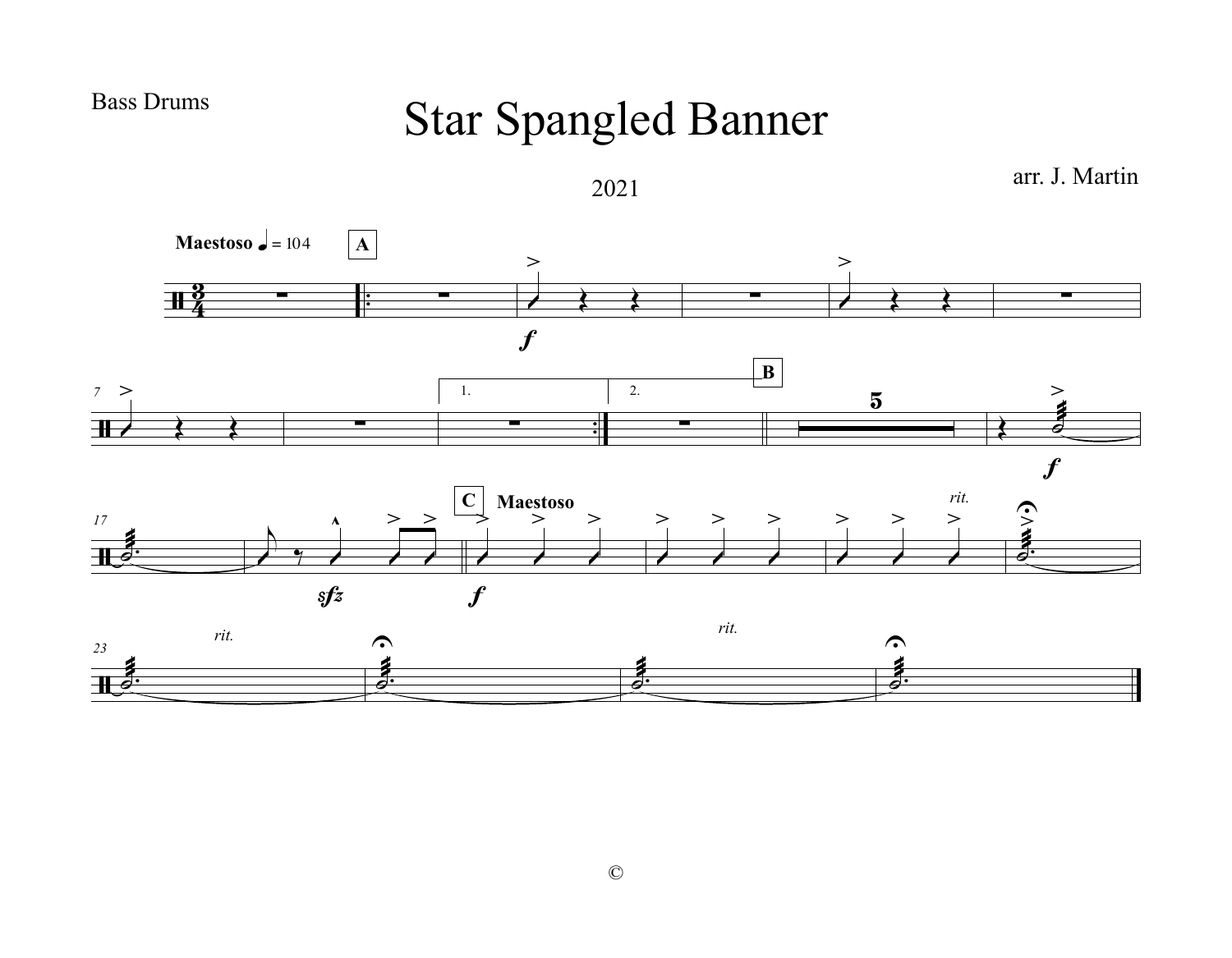